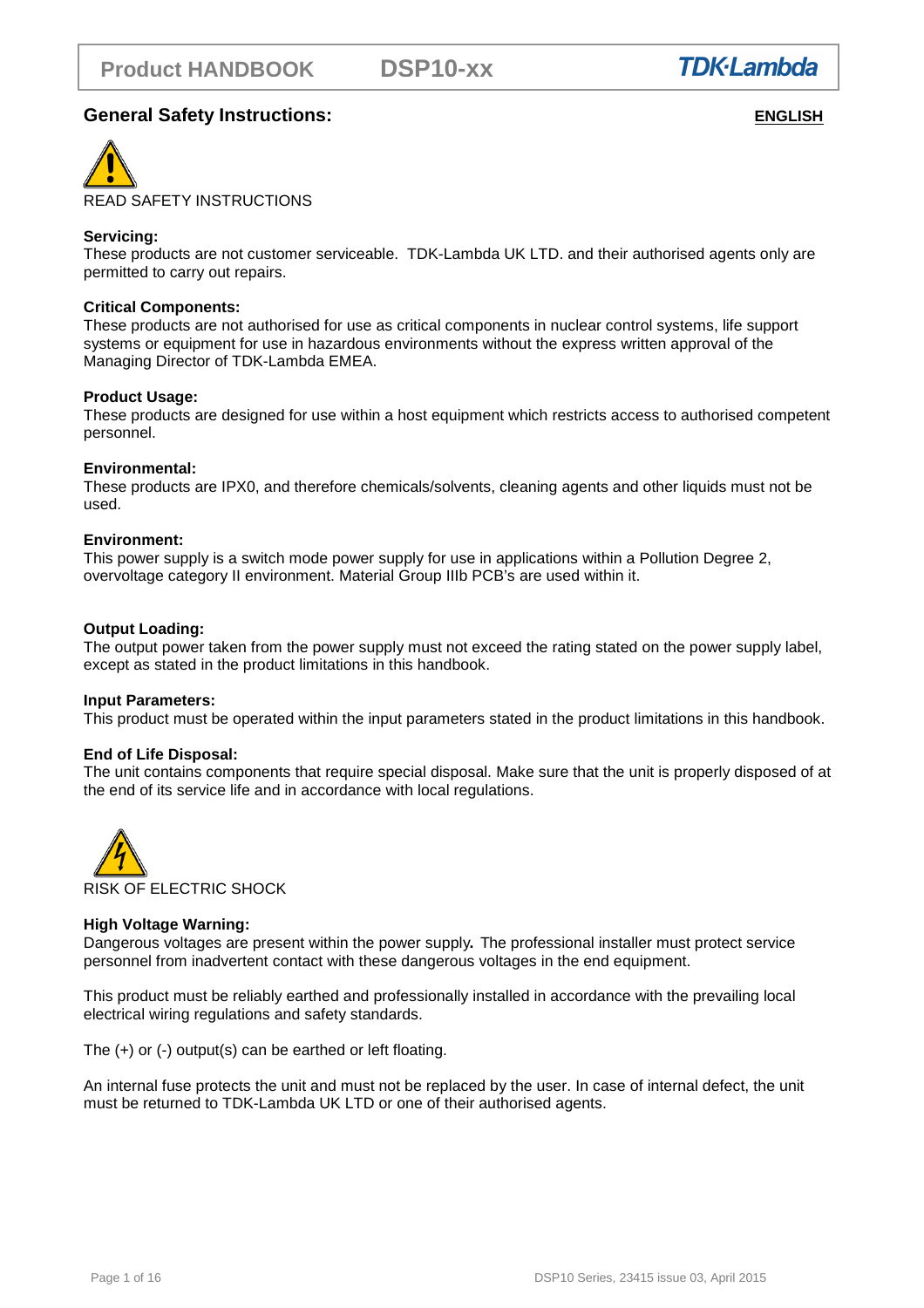

### HOT SURFACE

### **External Hot Surfaces:**

In accordance with local regulations for Health and Safety at work, manufacturers have an obligation to protect service engineers as well as users. In order to comply with this, a label must be fitted to these products which is clearly visible to service personnel accessing the overall equipment, and which legibly warns that surfaces of these products may be hot and must not be touched when the products are in operation.

The ventilation openings on these products must not be impeded. Ensure that there is at least 25mm spacing between any obstruction and the ventilation openings.

The unit cover/chassis is designed to protect skilled personnel from hazards. They must not be used as part of the external covers of any equipment where they may be accessible to operators, since under full load conditions, part or parts of the unit chassis may reach temperatures in excess of those considered safe for operator access.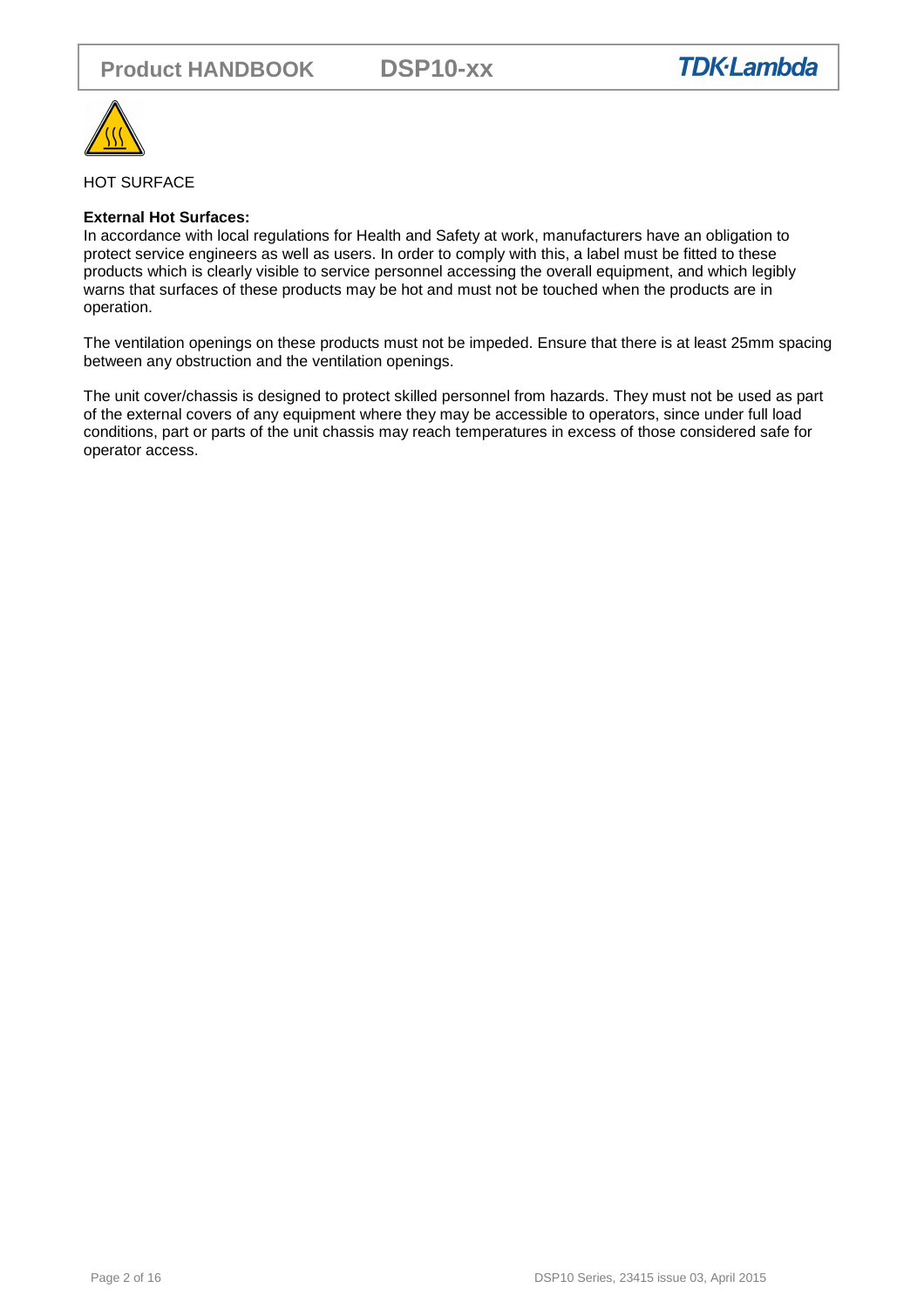**DSP10-xx** 



# **Allgemeine Sicherheitsvorschriften: DEUTSCH**



LESEN SIE DIE SICHERHEITSVORSCHRIFTEN

### **Wartung:**

Diese Produkte können nicht durch den Kunden gewartet werden. Nur TDK-Lambda UK LTD. und deren zugelassene Vertriebshändler sind zur Durchführung von Reparaturen berechtigt.

### **Kritische Komponenten:**

Diese Produkte sind nicht für die Verwendung als kritische Komponenten in nuklearen Kontrollsystemen, Lebenserhaltungssystemen oder Geräten in gefährlichen Umgebungen geeignet, sofern dies nicht ausdrücklich und in Schriftform durch den Geschäftsführer von TDK-Lambda EMEA genehmigt wurde.

### **Produktverwendung:**

Diese Produkte sind zur Verwendung innerhalb von Host-Anlagen gedacht, die einen auf das Fachpersonal beschränkten Zugang haben.

### **Umwelt:**

Diese Produkte sind IPX0, aus diesem Grund dürfen keine Chemikalien/Lösungsmittel, Reinigungsmittel und andere Flüssigkeiten verwendet werden.

### **Umgebung:**

Dieses Netzteil ist ein Schaltnetzteil zur Verwendung in einer Umgebung mit einem Verschmutzungsgrad 2, Überspannungskategorie II. Materialgruppe IIIb mit darin verwendeten PCBs.

### **Ausgangsstrom:**

Der Ausgangsstrom des Netzteiles darf die Leistung, die auf dem Label des Netzteiles vermerkt ist, nur dann überschreiten, wenn dies in den Produktgrenzen dieses Handbuches ausgezeichnet ist.

### **Eingangsparameter:**

Dieses Produkt muss innerhalb der Eingangsparameter, die in den Produktgrenzen dieses Handbuches angegeben sind, betrieben werden.

### **Entsorgung am Ende der Betriebszeit:**

Das Gerät enthält Komponenten die unter Sondermüll fallen. Das Gerät muss am Ende der Betriebszeit ordnungsgemäß und in Übereinstimmung mit den regionalen Bestimmungen entsorgt werden.

# **NUR AC-DC PRODUKTE**



GEFAHR DURCH ELEKTRISCHEN SCHLAG

### **Hochspannungswarnung:**

Innerhalb des Netzteiles gibt es gefährliche Spannungen**.** Der Elektroinstallateur muss das Wartungspersonal vor versehentlichem Kontakt mit den gefährlichen Spannungen im Endgerät schützen.

Dies Produkt muss sicher geerdet und von qualifiziertem Personal in Übereinstimmung mit den gültigen regionalen Bestimmungen zu Verdrahtungen sowie den Sicherheitsstandards installiert werden.

### Die (+) oder (-) Ausgänge können geerdet werden oder unangeschlossen bleiben.

Eine interne Sicherung schützt das Gerät und darf durch den Benutzer nicht ausgetauscht werden. Im Fall von internen Defekten muss das Gerät an TDK-Lambda UK LTD oder einen der autorisierten Vertriebshändler zurückgeschickt werden.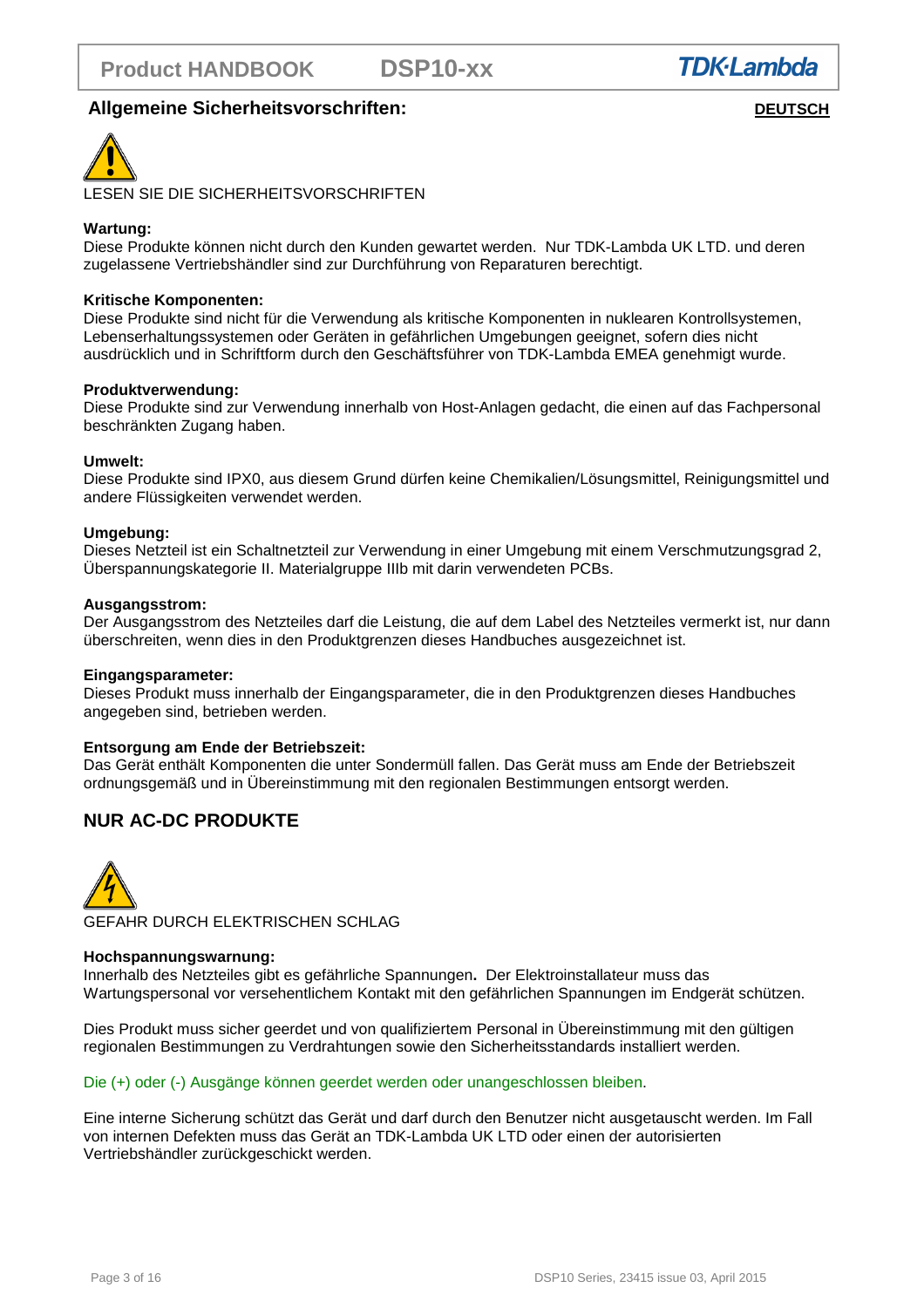

## **Äußere heiße Oberflächen:**

In Übereinstimmung mit den regionalen Bestimmungen für Gesundheit und Sicherheit bei der Arbeit ist der Hersteller für den Schutz von Wartungspersonal und Benutzern verantwortlich. Um diesen Bestimmungen gerecht zu werden, muss auf den Produkten ein Label angebracht werden, das deutlich sichtbar für das Wartungspersonal mit Zugriff auf die gesamte Anlage ist, und das gut lesbar auf die eventuell heiße Oberfläche des Gerätes hinweist und das Berühren des Produktes in Betrieb untersagt.

Die Belüftungsöffnungen an diesem Produkt dürfen nicht blockiert werden. Achten Sie darauf, dass mindestens 50 mm Abstand zwischen Hindernissen und den Belüftungsöffnungen bleibt.

Die Geräteabdeckung/das Gehäuse ist so entworfen, dass das Fachpersonal vor Gefahren geschützt wird. Sie dürfen nicht als Teil der externen Abdeckung für Geräte verwendet werden, die für den Betreiber zugänglich sein müssen, da Teile oder das gesamte Gerätegehäuse unter voller Auslastung übermäßige Temperaturen erreichen kann, die für den Zugang des Betreibers nicht mehr als sicher betrachtet werden.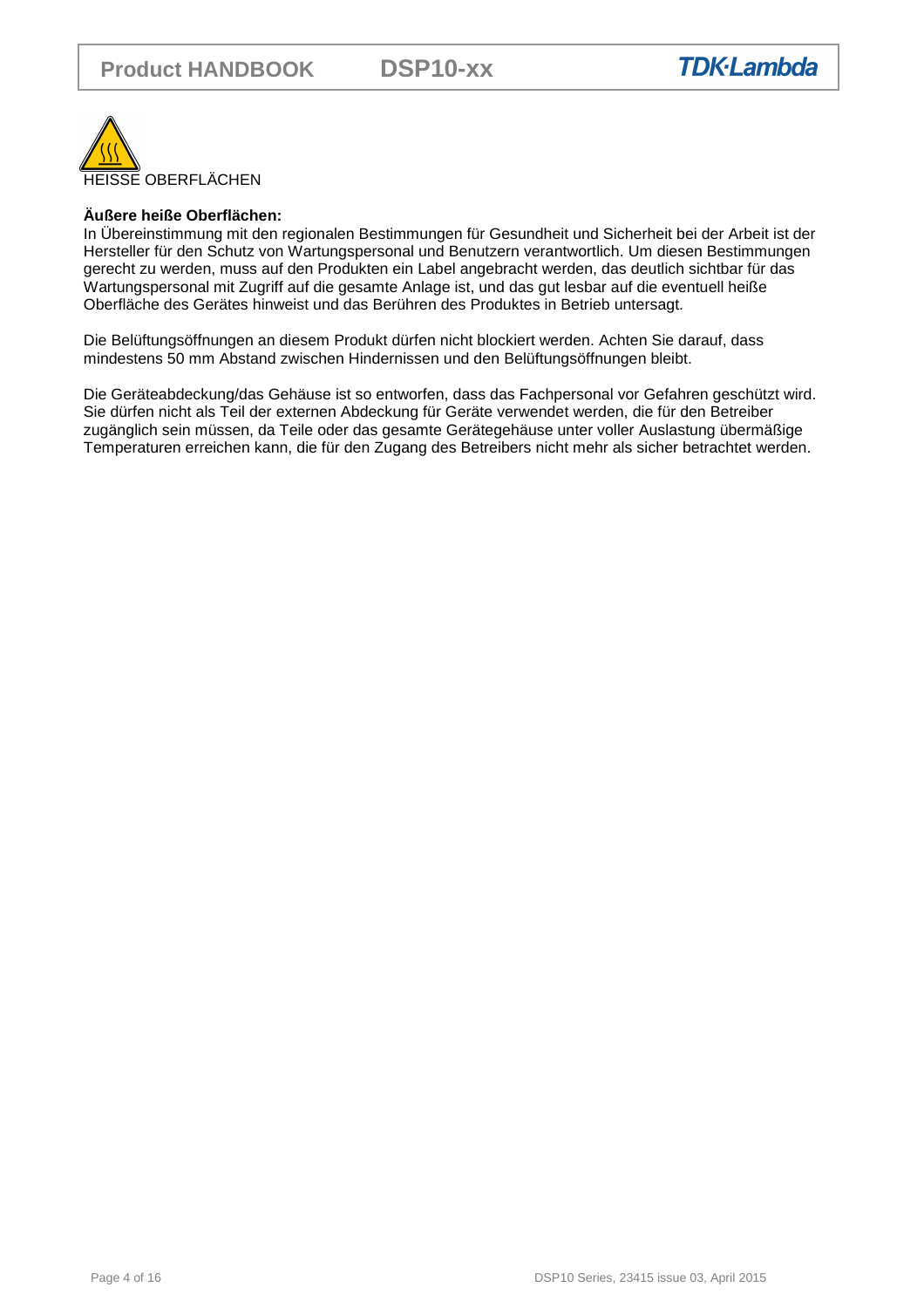**DSP10-xx** 



## **Consignes de sécurité générale:** *FRANÇAIS*



### **Entretien:**

Ces produits ne peuvent pas être réparés par le client. Seul, TDK-Lambda UK LTD et ses agents agréés sont autorisés à effectuer des réparations.

### **Composants critiques:**

Ces produits ne doivent pas être utilisés en tant que composants critiques dans des systèmes de commande nucléaire, dans des systèmes de sauvetage ou dans des équipements utilisés dans des environnements dangereux, sans l'autorisation écrite express du directeur général de TDK-Lambda EMEA.

### **Utilisation du produit:**

Ces produits sont conçus pour être utilisés dans un équipement hôte dont l'accès n'est autorisé qu'aux personnes compétentes.

### **Environnement:**

Ces produits sont IPX0, et donc on ne doit pas utiliser des produits chimiques/solvants, des produits de nettoyage et d'autres liquides.

### **Environnement:**

Cette alimentation fonctionne en mode commutation pour utilisation dans des applications fonctionnant dans un environnement avec Pollution Degré 2 et catégorie surtension II. Elle utilise des cartes de circuits imprimés (PCB) Groupe IIIb.

### **Intensité soutirée:**

L'intensité soutirée de l'alimentation ne doit pas dépasser l'intensité nominale marquée sur la plaque signalétique, sauf indications contraires dans les limitations du produit dans ce manuel.

### **Paramètres d'entrée:**

Ce paramètre doit être utilisé à l'intérieur des paramètres d'entrée indiqués dans les limitations du produit dans ce manuel.

### **Elimination en fin de vie:**

L'alimentation contient des composants nécessitant des mesures spéciales pour leur élimination. Vérifiez que cette alimentation est éliminée correctement en fin de vie utile et conformément aux réglementations locales.

# **PRODUITS AC-DC SEULEMENT**



### **Attention-Danger haute tension:**

Des tensions dangereuses sont présentes dans l'alimentation. L'installateur doit protéger le personnel d'entretien contre un contact involontaire avec ces tensions dangereuses dans l'équipement final.

Ce produit doit être raccordé à une terre fiable et installé par des professionnels en respectant les réglementations locales de câblages électriques en vigueur et les normes de sécurité.

### Les sorties (+) ou (-) peuvent être raccordées à la terre ou laissées flotttantes.

Un fusible interne protège le module et ne doit pas être remplacé par l'utilisateur. En cas de défaut interne, le module doit être renvoyé à TDK-Lambda UK LTD ou l'un de ses agents agréés.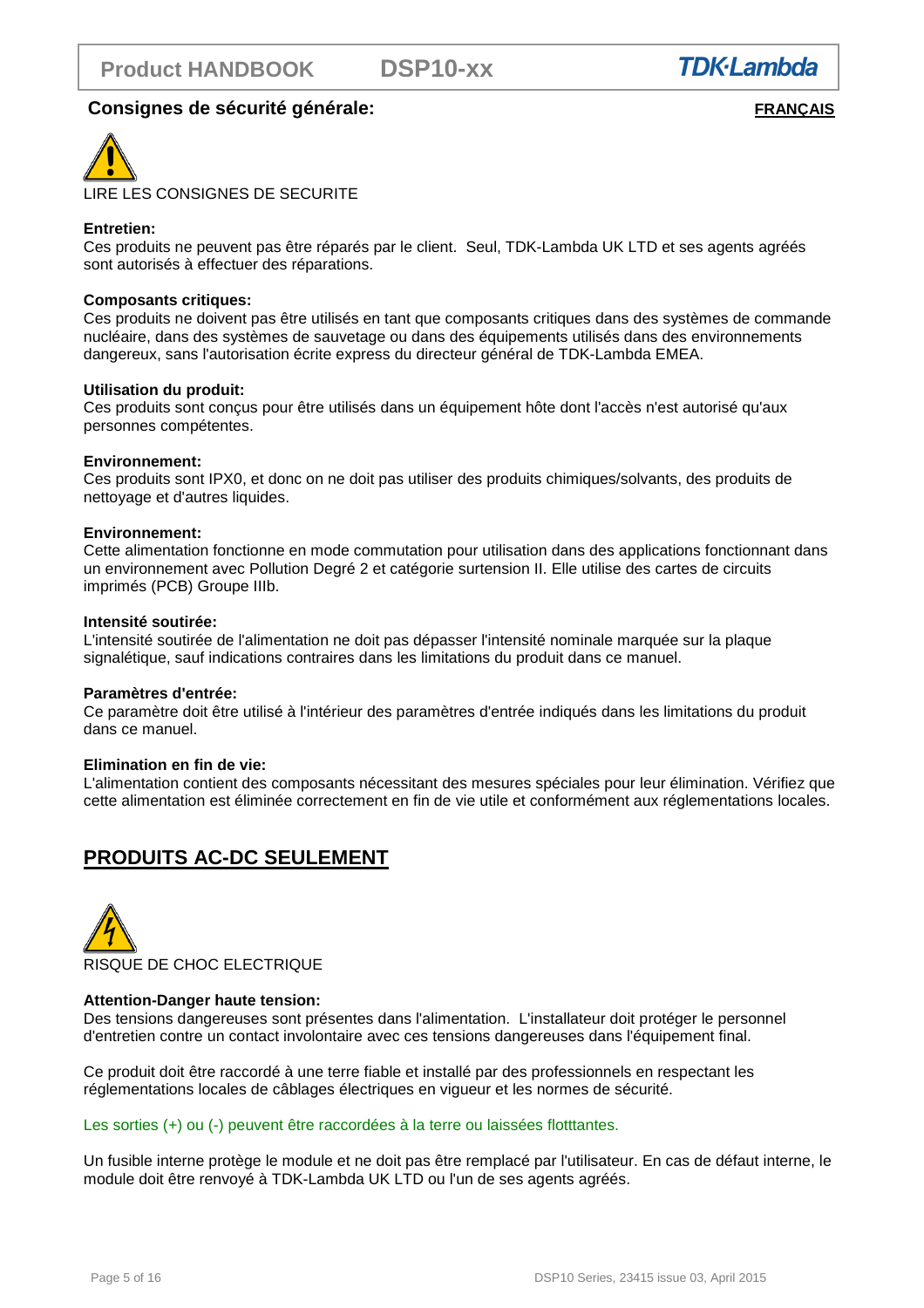

# **Surfaces chaudes extérieures:**

Conformément aux réglementations locales concernant la santé et la sécurité sur les lieux de travail, les fabricants doivent protéger les techniciens d'entretien et les utilisateurs. Pour cela, une plaque signalétique doit être installée sur ces produits, et cette plaque doit être bien visible pour les techniciens d'entretien intervenant sur l'équipement, et elle doit indiquer de manière bien visible que les surfaces de ces produits peuvent être chaudes et qu'elles ne doivent pas être touchées lorsque les produits fonctionnent.

Les orifices de ventilation sur ces produits ne doivent pas être obstrués. Vérifiez qu'il y a un espace libre d'au moins 50 mm entre une obstruction et l'orifice de ventilation.

Le couvercle et le châssis du module sont conçus pour protéger des personnels expérimentés. Ils ne doivent pas être utilisés comme couvercles extérieurs d'un équipement, accessible aux opérateurs car en condition de puissance maximum, des parties du châssis peuvent atteindre des températures considérées comme dangereuses pour l'opérateur.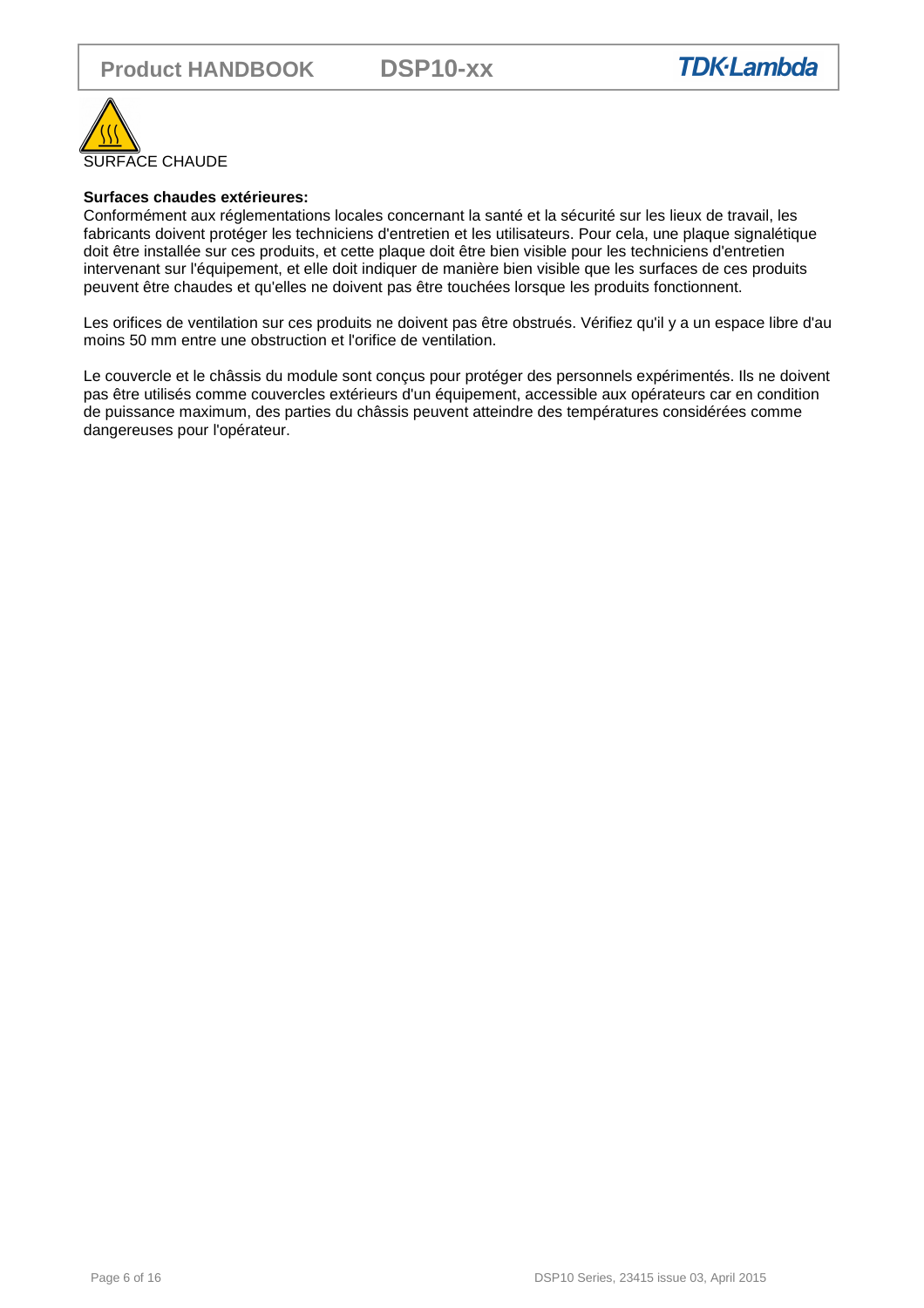# **Norme generali di sicurezza: ITALIANO**



SI PREGA DI LEGGERE LE NORME DI SICUREZZA

### **Manutenzione:**

Il cliente non può eseguire alcuna manutenzione su questi prodotti. L'esecuzione delle eventuali riparazioni è consentita solo a TDK-Lambda UK LTD e ai suoi agenti autorizzati.

### **Componenti critici:**

Non si autorizza l'uso di questi prodotti come componenti critici all'interno di sistemi di controllo nucleari, sistemi necessari alla sopravvivenza o apparecchiature destinate all'impiego in ambienti pericolosi, senza l'esplicita approvazione scritta dell'Amministratore Delegato di TDK-Lambda EMEA.

### **Uso dei prodotti:**

Questi prodotti sono progettati per l'uso all'interno di un'apparecchiatura ospite che limiti l'accesso al solo personale competente e autorizzato.

### **Condizioni ambientali:**

Questi prodotti sono classificati come IPX0, dunque non devono essere utilizzati sostanze chimiche/solventi, prodotti per la pulizia o liquidi di altra natura.

### **Ambiente:**

Questo prodotto è un alimentatore a commutazione, destinato all'uso in applicazioni rientranti in ambienti con le seguenti caratteristiche: Livello inquinamento 2, Categoria sovratensione II. Questo prodotto contiene schede di circuiti stampati in materiali di Gruppo IIIb.

### **Carico in uscita:**

La potenza in uscita ottenuta dall'alimentatore non deve superare la potenza nominale indicata sulla targhetta dell'alimentatore, fatto salvo dove indicato nei limiti per i prodotto specificati in questo manuale.

### **Parametri di alimentazione:**

Questo prodotto deve essere utilizzato entro i parametri di alimentazione indicati nei limiti per il prodotto, specificati in questo manuale.

### **Smaltimento:**

L'unità contiene componenti che richiedono procedure speciali di smaltimento. Accertarsi che l'unità venga smaltita in modo corretto al termine della vita utile e nel rispetto delle normative locali.

# **SOLO PER I PRODOTTI A CA-CC**



### **Avvertimento di alta tensione:**

All'interno dell'alimentatore sono presenti tensioni pericolose. Gli installatori professionali devono proteggere il personale di manutenzione dal rischio di contatto accidentale con queste tensioni pericolose all'interno dell'apparecchiatura finale.

Questo prodotto deve essere messo a terra in modo affidabile e installato in modo professionale, nel rispetto delle norme di sicurezza e dei regolamenti vigenti in ambito locale in materia di collegamenti elettrici.

### Le uscite (+) o (-) possono essere messa a terra o lasciate isolate.

**Un fusibile interno protegge l'unità e non deve essere sostituito dall'utente. Nell'eventualità di un difetto interno, restituire l'unità a TDK-Lambda UK LTD o a uno dei suoi agenti autorizzati**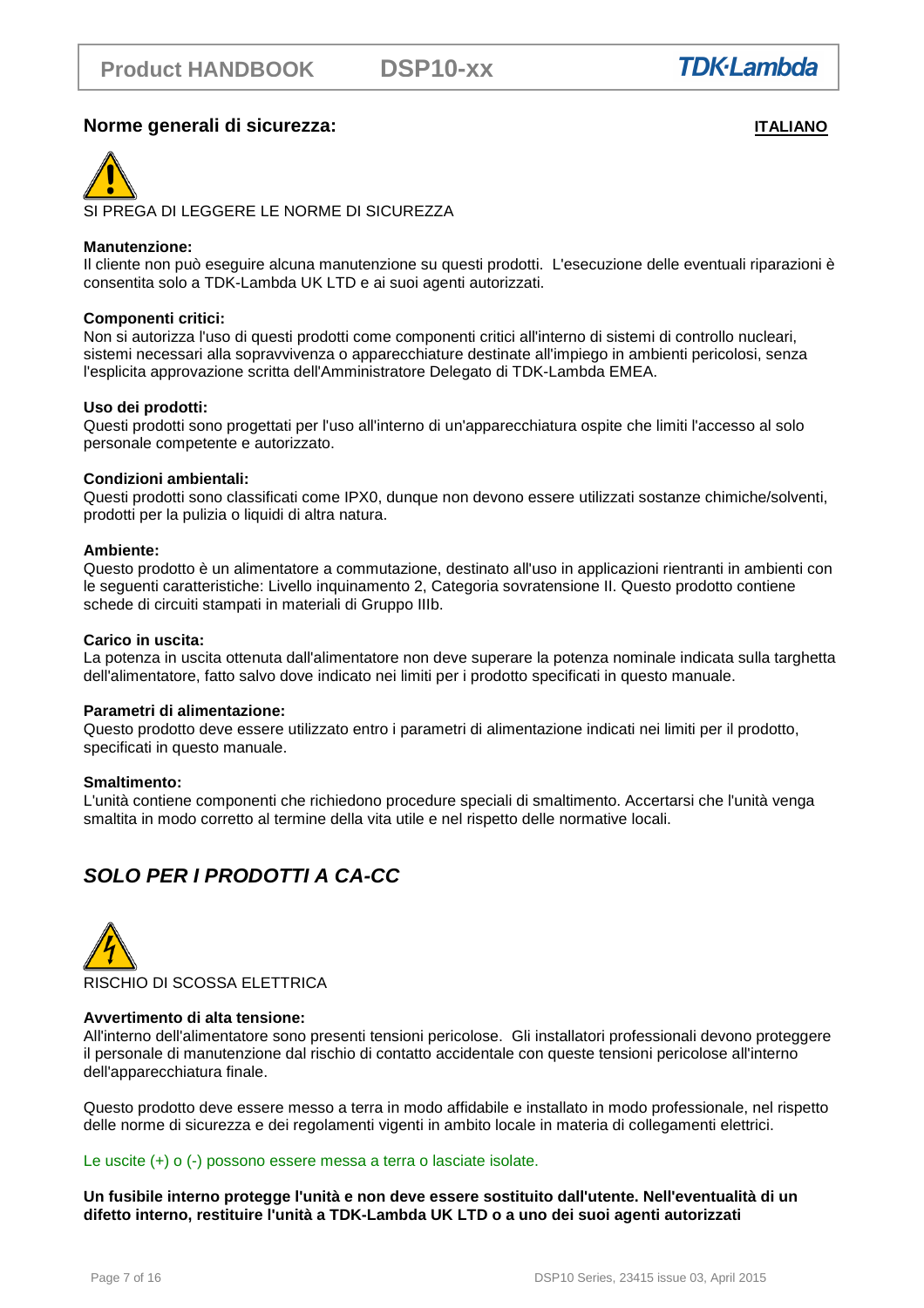

### **Superfici esterne calde:**

Coerentemente con le norme locali in materia di salute & sicurezza professionali, i produttori sono tenuti a salvaguardare i tecnici di manutenzione, e inoltre gli utenti. Per far fronte a tali obblighi, i prodotti devono presentare una targhetta, chiaramente visibile al personale di manutenzione che accede all'apparecchiatura nel complesso e che risulti inoltre leggibile e avverta gli addetti del rischio che le superfici di questi prodotti possono scottare e non vanno toccate con i prodotti in funzione.

Le griglie di ventilazione su questi prodotti non devono essere ostruite. Verificare che vi sia una distanza minima di 50 mm fra le griglie di ventilazione e qualsiasi eventuale ostruzione.

Il coperchio/telaio dell'unità è realizzato per proteggere il personale esperto dai pericoli. Non deve essere usato come parte degli involucri esterni di qualsiasi apparecchiatura, se risulta accessibile da parte degli addetti, poiché è possibile che in condizioni di pieno carico una o più parti del telaio dell'unità giunga/giungano a temperature superiori ai limiti considerati sicuri per l'accesso da parte degli addetti.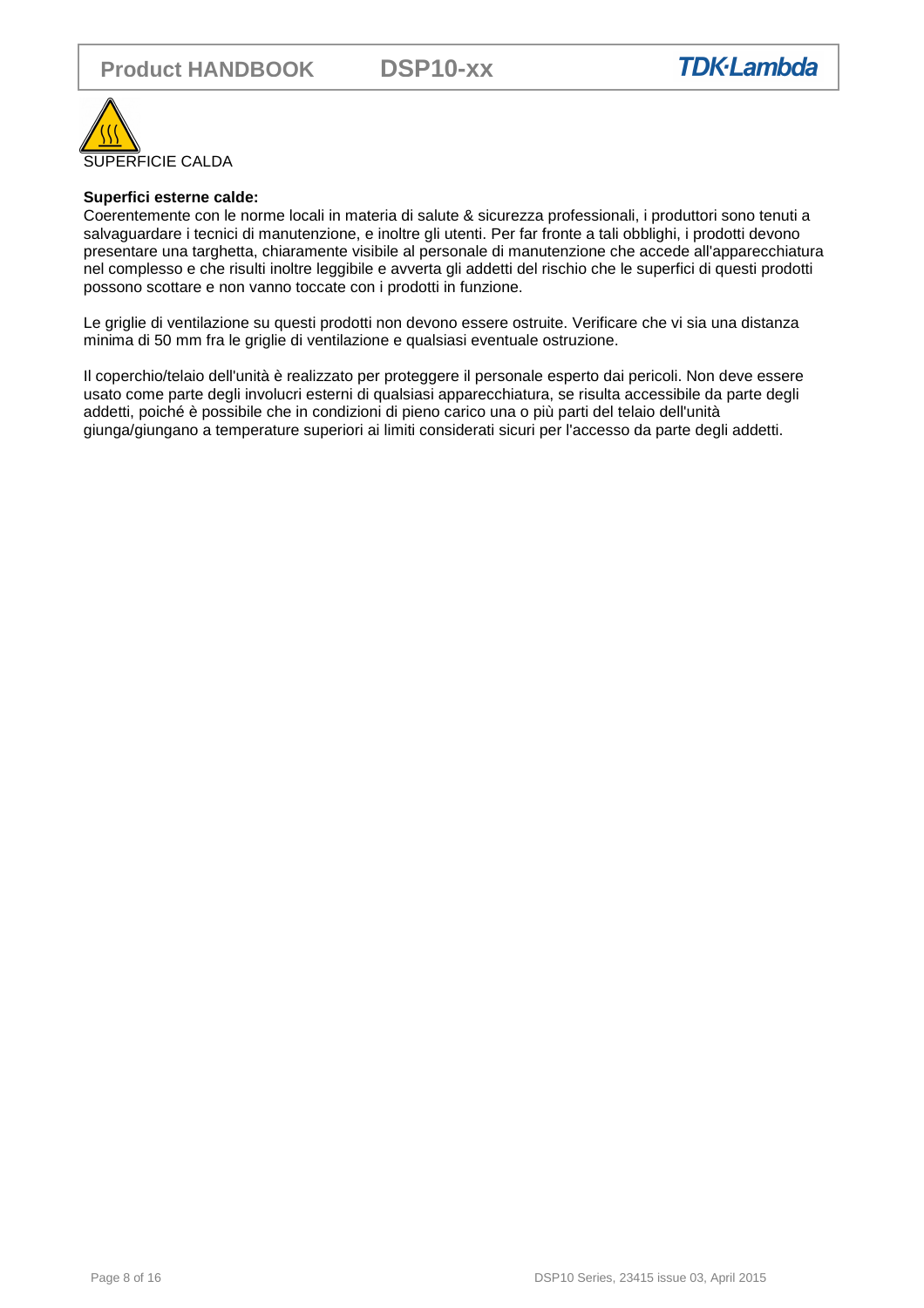## **Instrucciones generales de seguridad: ESPAÑOL**



### **Servicio:**

Estos productos no pueden ser reparados por los clientes. TDK-Lambda UK LTD. y sus agentes autorizados son los únicos que pueden llevar a cabo las reparaciones.

### **Componentes fundamentales:**

Estos productos no pueden ser utilizados como componentes fundamentales en sistemas de control nuclear, sistemas de soporte vital o equipos a utilizar en entornos peligrosos sin el consentimiento expreso por escrito del Director General de TDK-Lambda EMEA.

### **Uso de los productos:**

Estos productos han sido diseñados para ser utilizados en un equipo central que restrinja el acceso al personal cualificado autorizado.

### **Medioambiental:**

Estos productos son IPX0 y, por tanto, no pueden utilizarse sustancias químicas/disolventes, agentes de limpieza ni otros líquidos.

### **Medio ambiente:**

Esta fuente de alimentación es una fuente de alimentación de modo conmutado a utilizar en aplicaciones dentro de un entorno con un Grado de contaminación 2 y una Categoría de sobretensión II. En él se utilizan policloruros de bifenilo del Grupo de materiales IIIb.

### **Carga de salida:**

La potencia de salida tomada de la fuente de alimentación no puede sobrepasar el valor nominal indicado en la etiqueta de la fuente de alimentación, excepto en los casos indicados en las limitaciones del producto en este manual.

### **Parámetros de entrada:**

Este producto debe ser utilizado dentro de los parámetros de entrada indicados en las limitaciones del producto en este manual.

### **Desecho de la unidad:**

La unidad contiene componentes que deben ser desechados de una manera especial. Asegúrese de desechar correctamente la unidad al final de su vida útil y conforme a las normas locales vigentes.

# **SÓLO PRODUCTOS CA-CC**



### **Advertencia de alta tensión:**

En esta fuente de alimentación hay tensiones peligrosas. El instalador profesional debe proteger al personal de servicio contra cualquier contacto accidental con estas tensiones peligrosas en el equipo final.

Este producto se puede conectar de forma fiable a tierra e instalar profesionalmente de conformidad con las regulaciones locales para los cableados eléctricos y las normas de seguridad vigentes.

La salida o salidas (+) o (-) pueden conectarse a tierra o se las puede dejar flotando.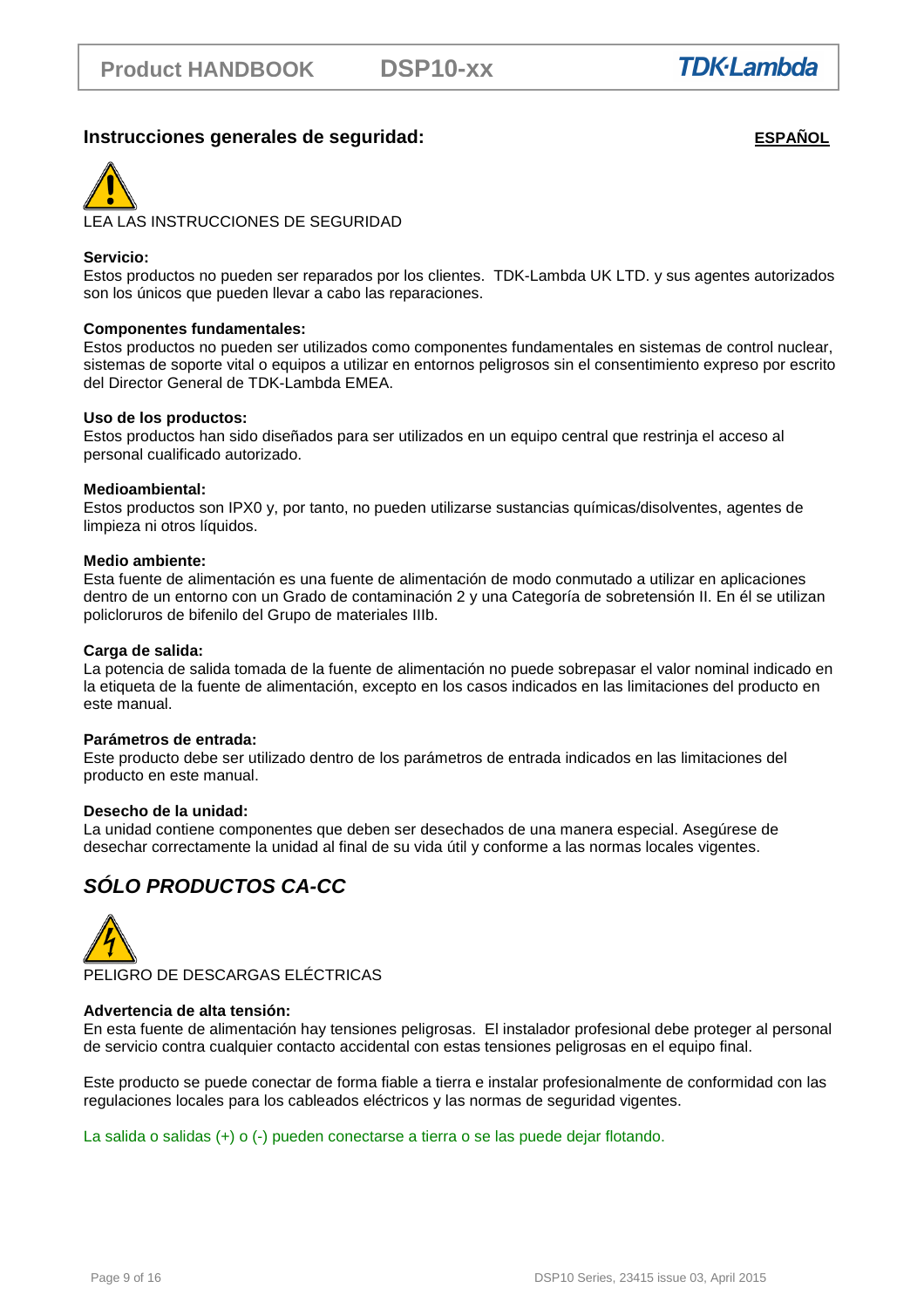Un fusible interno protege la unidad y este no debe ser nunca reemplazado por el usuario. En caso de existir algún defecto interno, la unidad debe ser enviada a TDK-Lambda UK LTD o a uno de sus agentes autorizados.



### **Superficies externas calientes:**

Según las normas locales relativas a la Salud y Seguridad en el trabajo, los fabricantes están obligados a proteger a los ingenieros de servicio además de a los usuarios. Para que esto se cumpla, debe colocarse una etiqueta en estos productos que pueda ser vista claramente por el personal de servicio que accede al equipo general, y con advertencias legibles de que las superficies de estos productos pueden estar calientes y no deben tocarse cuando los productos se encuentran en funcionamiento.

Las aberturas de ventilación de estos productos no deben obstruirse jamás. Asegúrese de que quede una separación de 50 mm por lo menos entre cualquier obstrucción y las aberturas de ventilación.

La cubierta/chasis de la unidad ha sido diseñada para que proteja a las personas cualificadas de los peligros. No deben ser utilizadas como parte de las cubiertas externas de cualquier equipo al que pueden acceder los operarios, ya que bajo unas condiciones de carga completa, la pieza o piezas del chasis de la unidad pueden alcanzar temperaturas superiores a las consideradas seguras para el acceso de los operarios.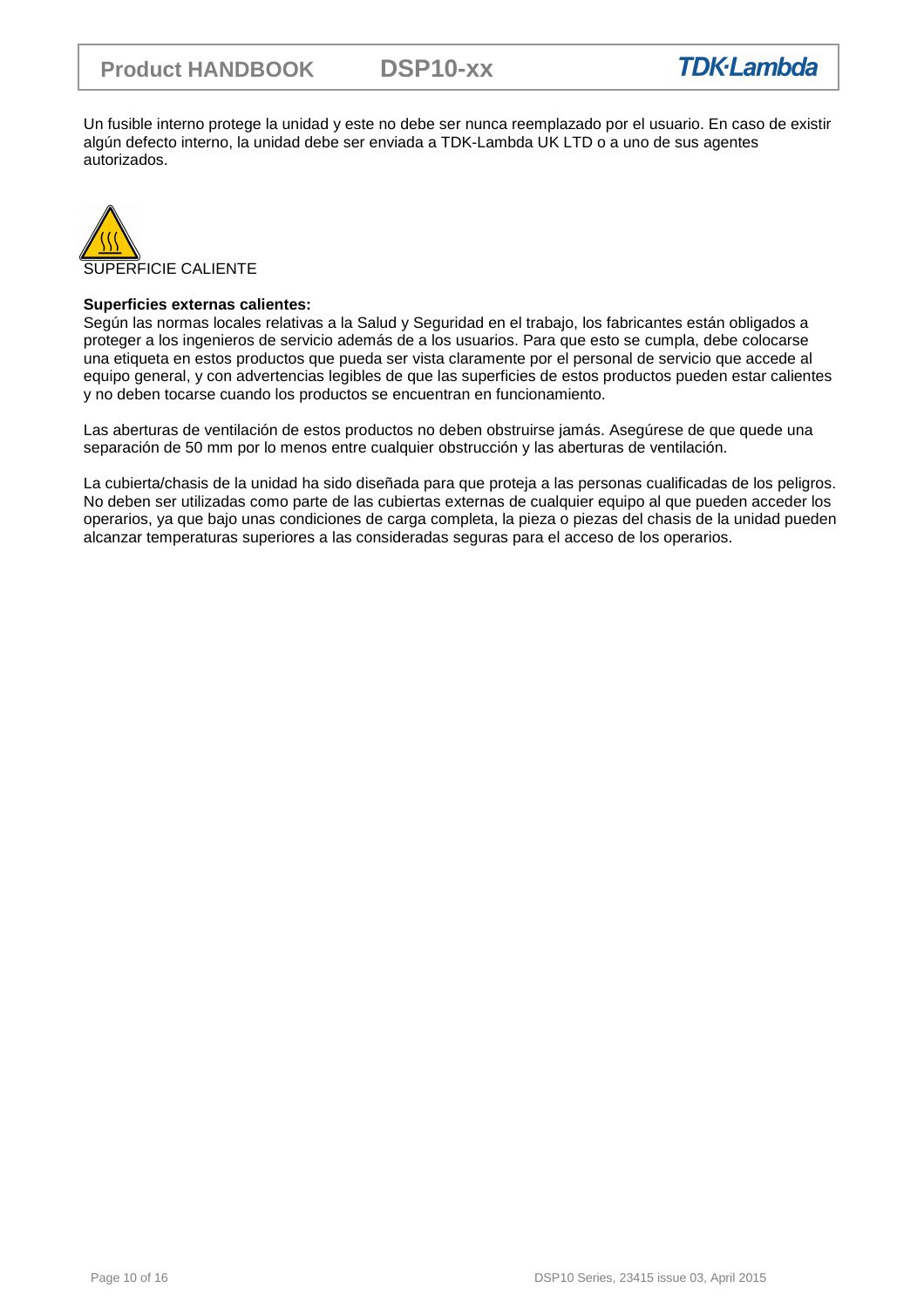# **Instruções gerais de segurança:** *PORTUGUÊS*



LEIA AS INSTRUÇÕES DE SEGURANÇA

### **Manutenção:**

Estes produtos não são podem ser submetidos a manutenção por parte do cliente. Apenas a TDK-Lambda UK LTD e os seus agentes autorizados têm permissão para realizar reparações.

### **Componentes essenciais:**

Não é autorizada a utilização destes produtos como componentes essenciais de sistemas de controlo nuclear, sistemas de suporte de vida ou equipamento para utilização em ambientes perigosos sem a expressa autorização por escrito do Director-Geral da TDK-Lambda EMEA.

### **Utilização do produto:**

Estes produtos foram concebidos para utilização dentro de um equipamento de alojamento que apenas permita o acesso a pessoal qualificado autorizado.

### **Ambiental:**

Estes produtos são IPX0 e, como tal, não se devem utilizar químicos/solventes, agentes de limpeza e outros líquidos.

### **Ambiente:**

Esta fonte de alimentação é uma fonte de alimentação do modo de comutação para utilização em aplicações com um Nível de Poluição 2 e ambientes da categoria de sobretensão II. São utilizadas placas de circuitos impressos do grupo de materiais IIIb.

### **Carga de saída:**

A potência de saída extraída da fonte de alimentação não deve exceder a classificação assinalada na etiqueta da fonte de alimentação, excepto quando indicado nas limitações do produto neste guia.

### **Parâmetros de entrada:**

Este produto deve ser utilizado dentro dos parâmetros de entrada indicados nas limitações do produto neste guia.

### **Eliminação no fim de vida:**

A unidade contém componentes que necessitam de procedimentos especiais de eliminação. Certifique-se de que a unidade é devidamente eliminada no fim da sua vida útil e que tal é feito em conformidade com os regulamentos locais.

# **APENAS PRODUTOS CA-CC**



### **Aviso de alta tensão:**

Estão presentes tensões perigosas dentro da fonte de alimentação. O profissional que realizar a instalação deve proteger o pessoal de assistência contra contactos inadvertidos com estas tensões perigosas do equipamento final.

Este produto deve ser ligado à terra de forma fiável e instalado por um profissional, de acordo com as normas de segurança e os regulamentos locais vigentes em relação a cablagens eléctricas.

### As saídas (+) e (-) podem ser ligadas à terra ou deixadas soltas.

Existe um fusível interno que protege a unidade e que não deve ser substituído pelo utilizador. Em caso de defeito interno, a unidade deve ser devolvida à TDK-Lambda UK LTD ou a um dos seus agentes autorizados.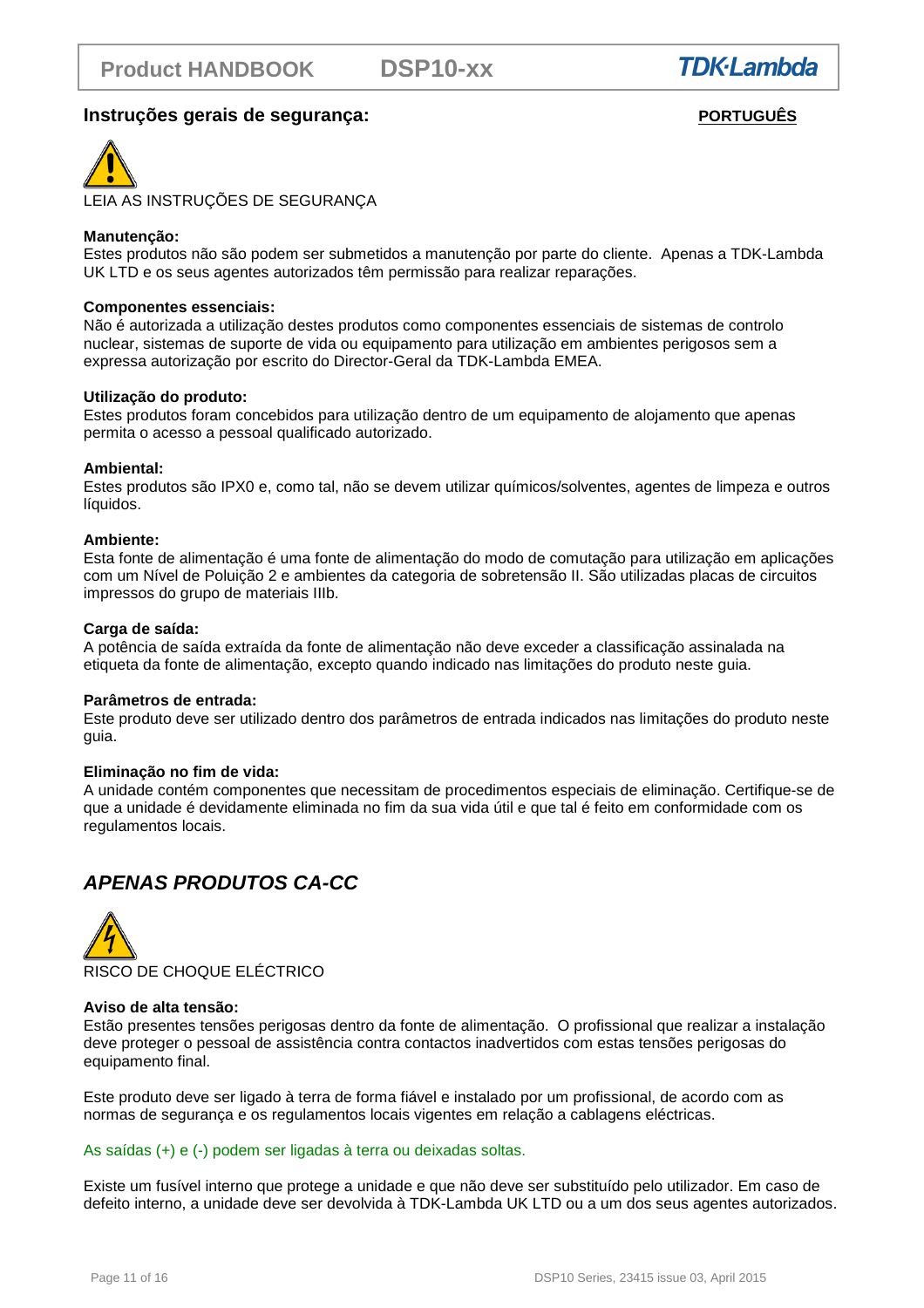

### **Superfícies quentes externas:**

Segundo com os regulamentos locais sobre saúde e segurança no local de trabalho, os fabricantes têm a obrigação de proteger os técnicos de manutenção, bem como os utilizadores. De forma a respeitar este regulamento, estes produtos deverão ter uma etiqueta que seja facilmente visível ao pessoal de assistência que aceda ao equipamento em geral, e que alerte, de forma legível, para o facto de as superfícies destes produtos poderem estar quentes, não devendo ser tocadas quando os produtos estão em funcionamento.

As aberturas de ventilação destes produtos não devem ser obstruídas. Certifique-se de que existe um espaçamento de pelo menos 50 mm entre qualquer obstrução e as aberturas de ventilação.

O chassis/cobertura da unidade está concebido de forma a proteger o pessoal especializado de perigos. Não devem ser utilizados como parte das coberturas externas de qualquer equipamento em que possam estar acessíveis aos operadores, uma vez que em condições de carga máxima, algumas peças do chassis da unidade podem atingir temperaturas superiores às consideradas seguras para o acesso do operador.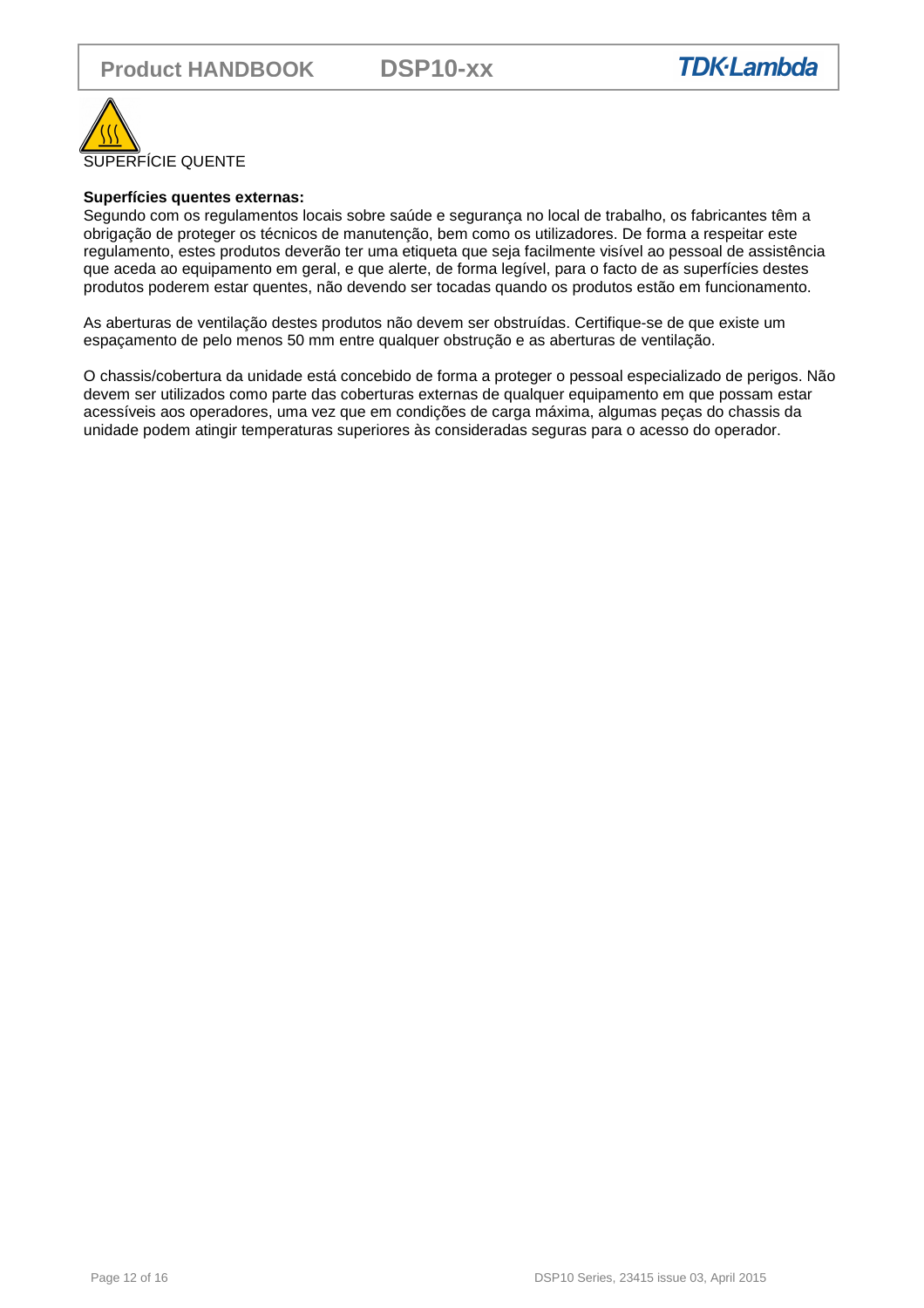### **Special Safety Instructions**

### **Standard Specific Safety Instructions:**

Whilst all individual outputs are classed as SELV outputs in accordance with the standard IEC/EN/UL/CSA60950-1 (<60Vdc or 42.4V peak), seriesed combinations of these outputs may exceed these values and become hazardous output voltages.

If the equipment is used in a manner not specified by the manufacturer, the protection provided by the equipment may be impaired.

If the units are to be installed as Direct Plug-in Power Units and full compliance to UL1310 is required, the units must be installed in an airtight distributor box that conforms to the requirements of UL1310.

### **Environmental Specifications:**

| <b>Description</b>      | <b>Operation</b>                                   | <b>Storage</b>                  |  |
|-------------------------|----------------------------------------------------|---------------------------------|--|
| Use                     | Indoor                                             | $\blacksquare$                  |  |
| Temperature             | -25°C - +71°C (derating at 2.5%/°C from 55°C)      | $-25C - +85C$                   |  |
| Humidity                | 20 - 95% RH, non-condensing                        | 20 - 95% RH, non-<br>condensing |  |
| Altitude                | 2000M                                              |                                 |  |
| Orientation             | See Fig 1                                          | ALL                             |  |
| <b>Material Group</b>   | IIIb                                               |                                 |  |
| <b>Pollution Degree</b> | $\mathcal{P}$                                      |                                 |  |
| Class                   | II (Double insulated no earth connection required) |                                 |  |

### **Level of Insulation:**

Dielectric Strength testing is carried out as follows: Primary mains circuit to earth: - 1500KVAC, 2121VDC Primary mains circuits to secondary: 3kVAC, 4142VDC\*

\*This test is not possible with Y capacitors fitted to the unit as damage to these capacitors will occur. It is also necessary to short circuit the output together and to earth.

### **Safety Approvals:**

UL508 UL/cUL60950-1 (2<sup>nd</sup> Edition)

IEC / EN60950-1 $(2^{nd}$  Edition)

CE marking when applied to any **DSP10-xx** product indicates compliance with the Low Voltage Directive (2006/95/EC) in that it complies with EN60950-1 (2nd Edition) and the EMC Directive 2004/108/EC in that it complies with EN61024-3, EN61000-6-3, EN61000-6-2 and EN55024.

**Fusing:** Internal fuses (F1): **Single fuse in the L line, T1AH, 250V, 5x20mm.** 

### **Symbols:**



If the earth terminal of the DSP10-XX PSU is connected to the main incoming earth conductor of the end equipment, the installer must cover the earth symbol with a label bearing the earth symbol of IEC60417-5019.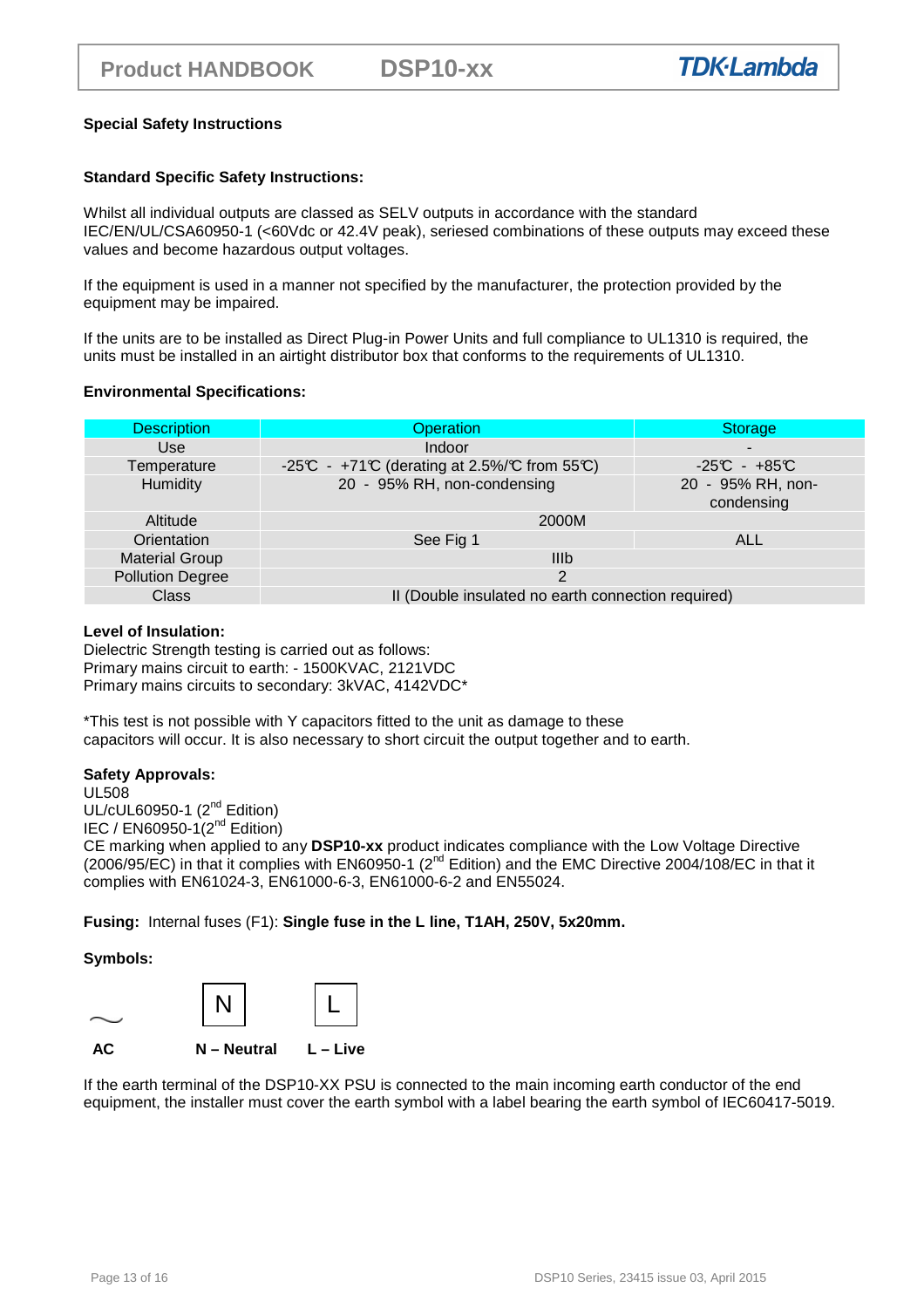### **Input Parameters:**

| <b>Description</b>     | Operation      |
|------------------------|----------------|
| Nominal input voltage  | $90 - 264$ VAC |
| Input frequency range  | $47 - 63$ Hz   |
| Inrush current maximum | 30A            |

### **Output Parameters:**

| <b>Output Watts</b> | Vout $(V)$ | Adjustment<br>range (V) | Output<br>current (A) |
|---------------------|------------|-------------------------|-----------------------|
|                     | b          | <b>None</b>             | 1.5                   |
|                     | 12         |                         | 0.83                  |
| 10 <sub>W</sub>     | 15         |                         | 0.67                  |
|                     | 24         |                         | 0.42                  |

Adjusting output voltage beyond the stated range may cause overvoltage protection (OVP) to operate, whereby the output will latch off. To reset for normal operation simply adjust the potentiometer to reduce the output voltage to within its range and cycle the input off then on.

All outputs are SELV **except** under the following circumstance: Outputs connected in series are non-SELV if the total output voltage exceeds 60Vdc

If the total voltage of outputs connected in series exceed the 60Vdc SELV limit then all outputs must be considered non-SELV.

Non-SELV outputs are hazardous and must not be made user accessible. Consideration must be given to service engineers making inadvertent contact with the output terminals in the end equipment.

All outputs have functional spacing to earth, and due consideration must be given to this in the end product design.

### **Cooling for unit**

The unit must be mounted on a DIN rail with the output connection uppermost (toward the top of the equipment/installation) as below.

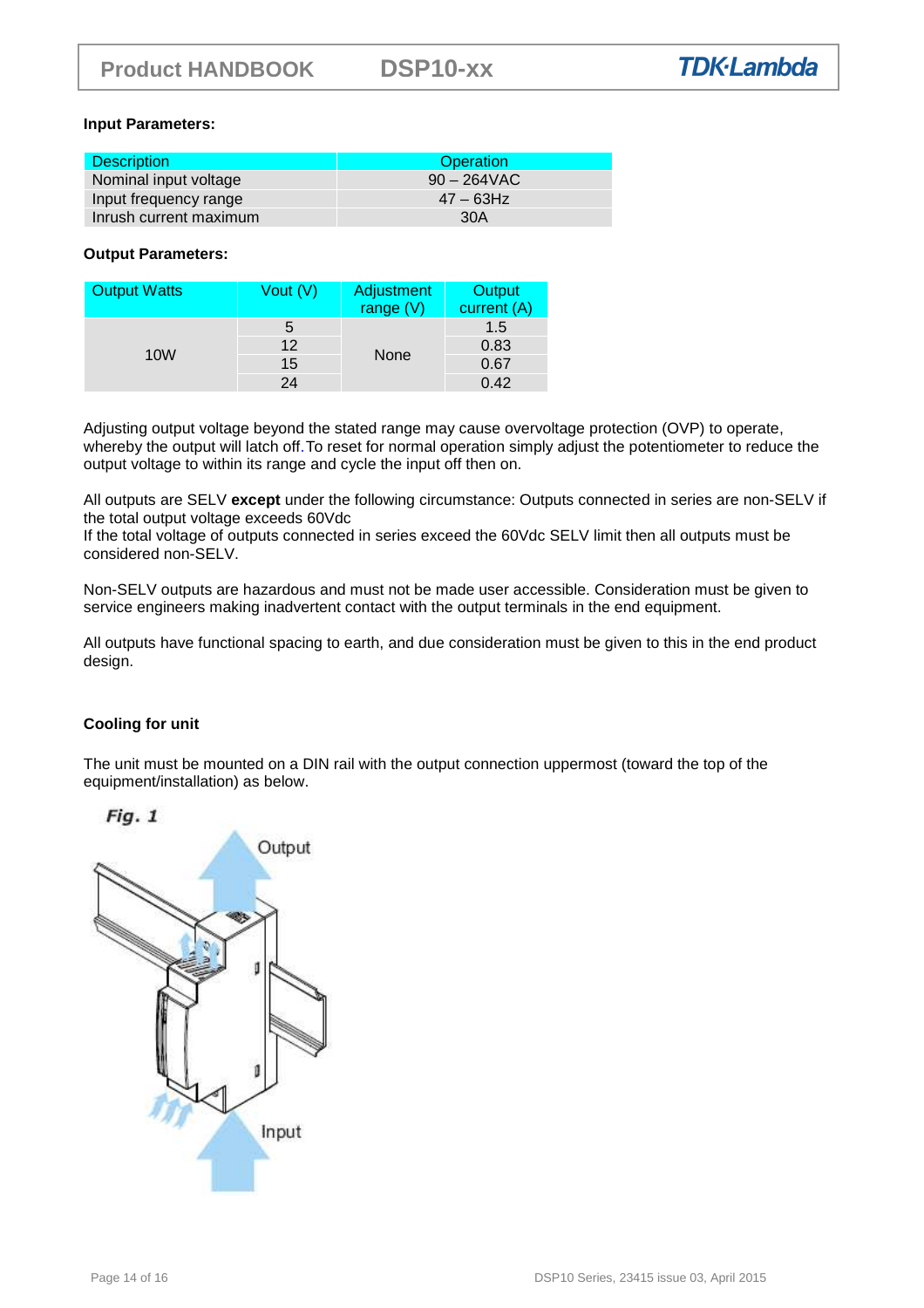**DSP10-xx** 

**Placement Removal** 

**TDK-Lambda** 



T ħ n Z



Standard screw type connection: AWG24 to AWG12 can be used, maximum torque rating for the **input/output connector** is 0.65Nm (5.5 Pound-inches).